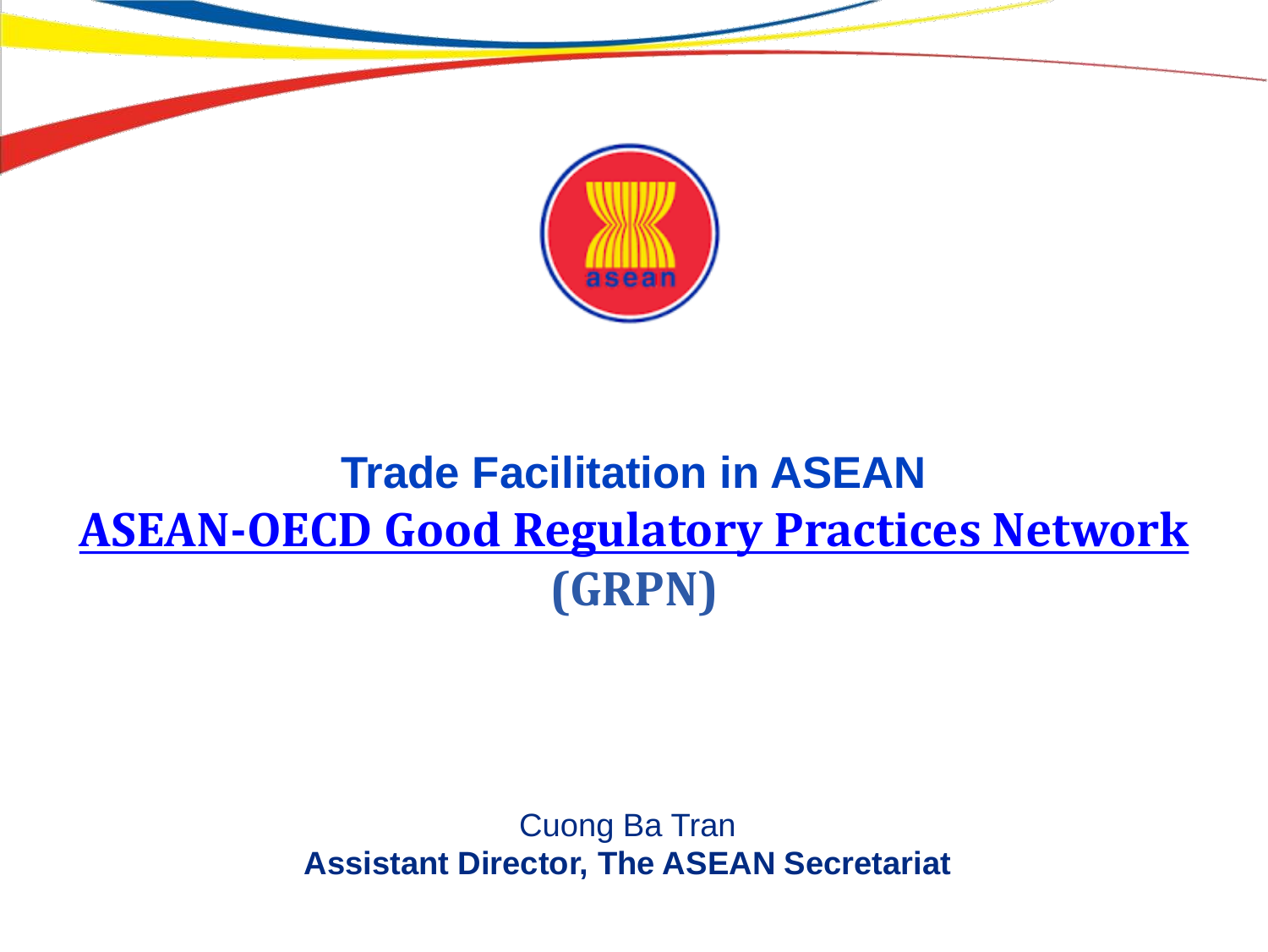### **Key Achievements in 2021**

| <b>AEC Characteristics</b>                              | <b>Key Achievements</b>                                                                                                                                                                                             |
|---------------------------------------------------------|---------------------------------------------------------------------------------------------------------------------------------------------------------------------------------------------------------------------|
| <b>Highly Integrated and</b><br><b>Cohesive Economy</b> | • Signing of the MOU on the Implementation of Non-Tariff Measures on<br>Essential Goods under the Ha Noi Plan of Action;<br>• Finalisation of the Non-Tariff Measures Cost-Effectiveness Tool Kit (NTM<br>Toolkit); |
| <b>A Global ASEAN</b>                                   | • Signing of the Regional Comprehensive Economic Partnership (RCEP)<br>Agreement.                                                                                                                                   |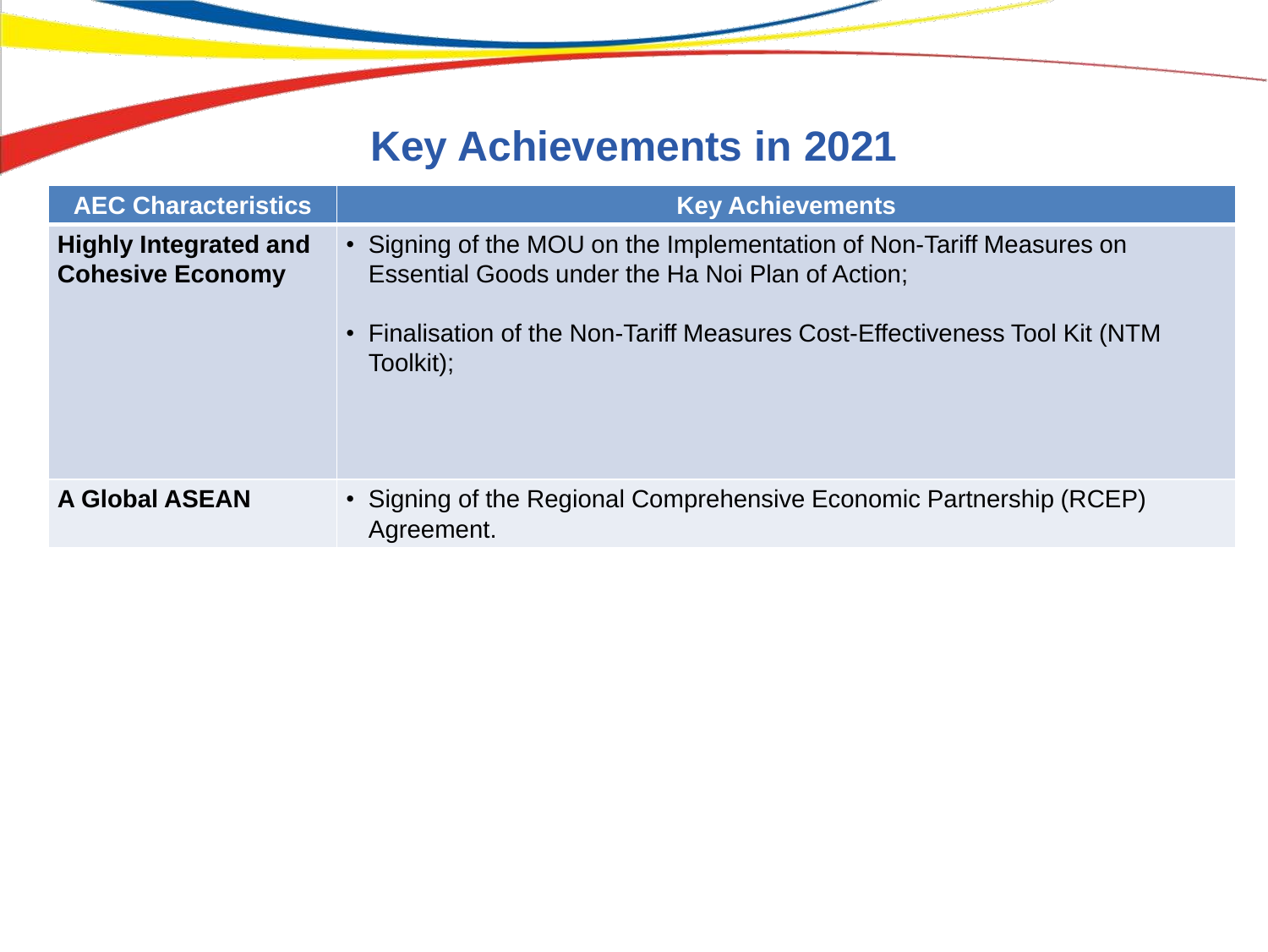### **Responding to the COVID-19 Global Pandemic**



**Expansion of the List of Essential Goods in the Memorandum of Understanding (MOU) of the Implementation of the Non-Tariff Measures on Essential Goods under the Hanoi Plan of Action**

- **Bandar Seri Begawan Roadmap to Accelerate ASEAN's Economic Recovery**
- **and Digital Economy Integration**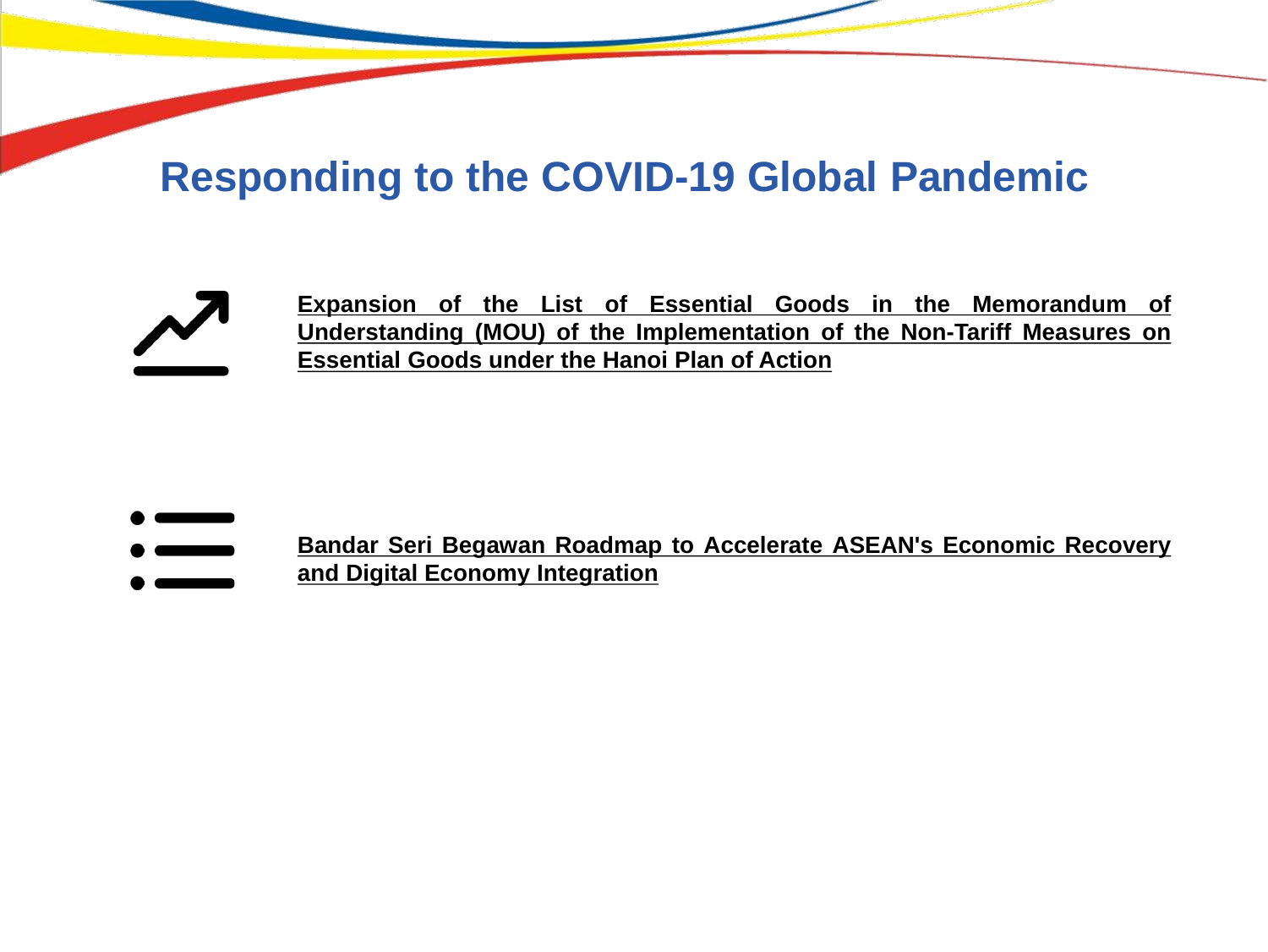### **ASEAN TRADE FACILITATION**

- **Implementation of the ASEAN-wide Self-Certification (AWSC) since September 2020**
- **The Independent Non-Tariff Measures (NTM) Panel/Rapporteurs (NTM Panel) has been agreed by 9 ASEAN Member States**
- **Non-Tariff Measures Cost-Effectiveness Toolkit (NTM Toolkit) has been endorsed by ministers**
- **The negotiation for upgrading the ATIGA is expected to start in Q1 of 2022**
- **The expanded list of 107 additional tariff lines consisting of agricultural and food products ranging from Chapters 1 to 24 has been endorsed by ASEAN Ministers.**
- **ASEAN Seamless Trade Facilitation Indicators (ASTFI) and Trade Transaction Cost (TTC):** The public version of the ASTFI Baseline Study Report has been published at the ASEAN Secretariat's and ERIA's websites for the purpose of raising public awareness on ASEAN's trade facilitation progress.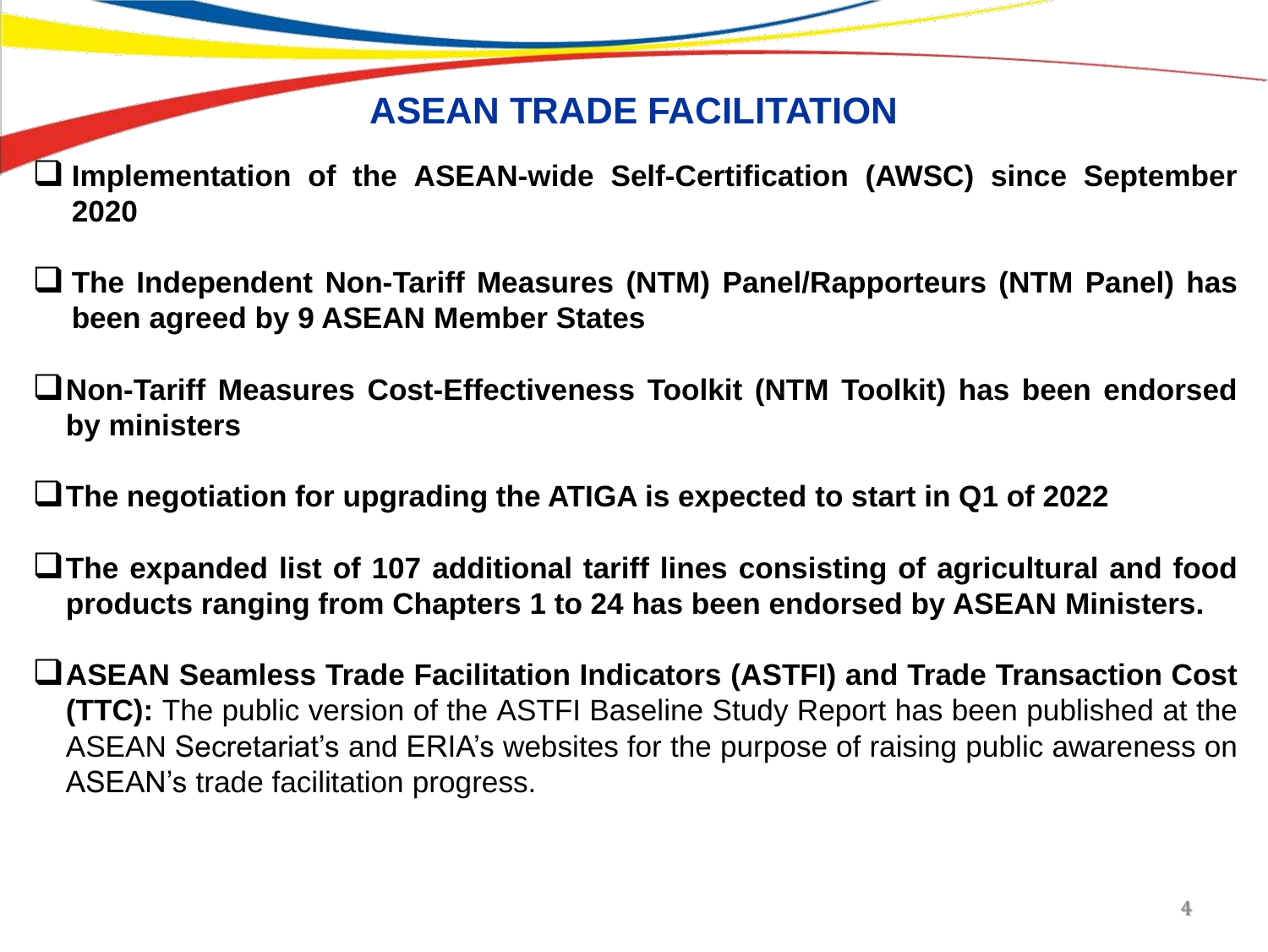### **TRADE FACILITATION**

- **ASEAN Single Window (ASW):** exchange of the ASEAN Customs Declaration Document (ACDD) through ASW by Cambodia, Malaysia, Myanmar, Singapore and Thailand. The remaining AMS to join the live operation within 2021. On the electronic Phytosanitary (e-Phyto) Certificate, Indonesia and Thailand plan to initiate the end-toend test of the e-Phyto Certificate in 2021.
- **ASEAN Customs Transit System (ACTS**): the ACTS Live Operations among the six (6) Participating Member States (PMS), namely Cambodia, Lao PDR, Malaysia, Singapore, Thailand, and Viet Nam, since 2 November 2020. However, due to the COVID-19 situation, the change of truck at the border is allowed as a temporary measure.
- **Authorised Economic Operator (AEO) Programmes and ASEAN AEO Mutual Recognition Arrangement (AAMRA):**

 $\Box$  The Study on the AEO-MRA is still on-going.

- The First Virtual Joint Validations (JVs) Pilot among seven (7) AMS, namely Brunei Darussalam, Indonesia, Malaysia, the Philippines, Singapore, Thailand, and Viet Nam, which operate national AEO programmes, would be conducted by January 2022.
- Expediting the establishment of the national AEO programmes of three remaining AMS (Cambodia, Laos, Myanmar).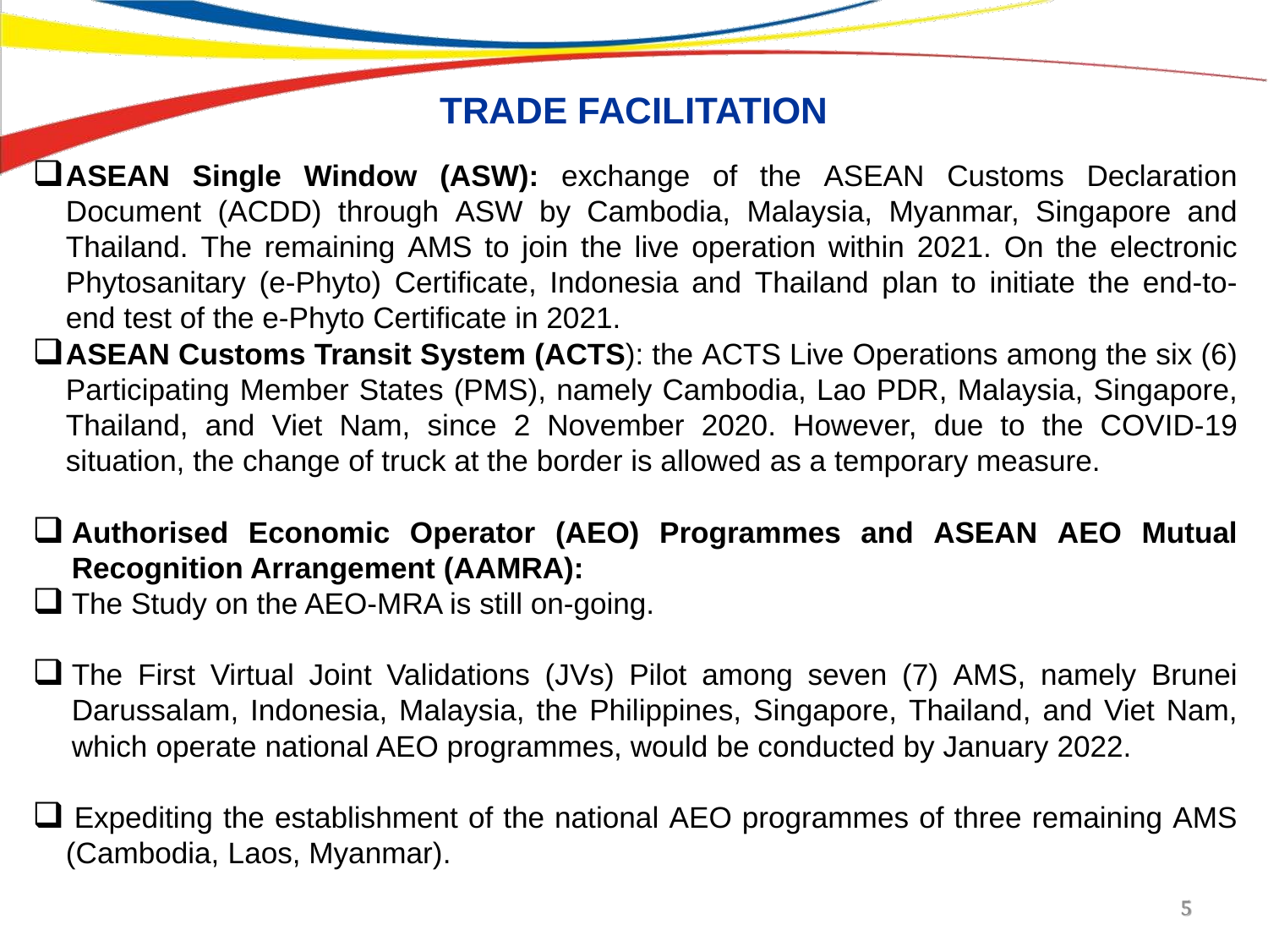

#### **ASW is:**

A secured regional environment where National Single Windows of Member economies exchange trade, transport, and commercial data.

#### **Serves as:**

A Single, Synchronized submission & processing of data, A Single point of approval for customs clearance of

cargo.

#### **Legal Framework**

Established under a legal framework known as the Protocol on the Legal Framework to Implement the ASW (PLF).



.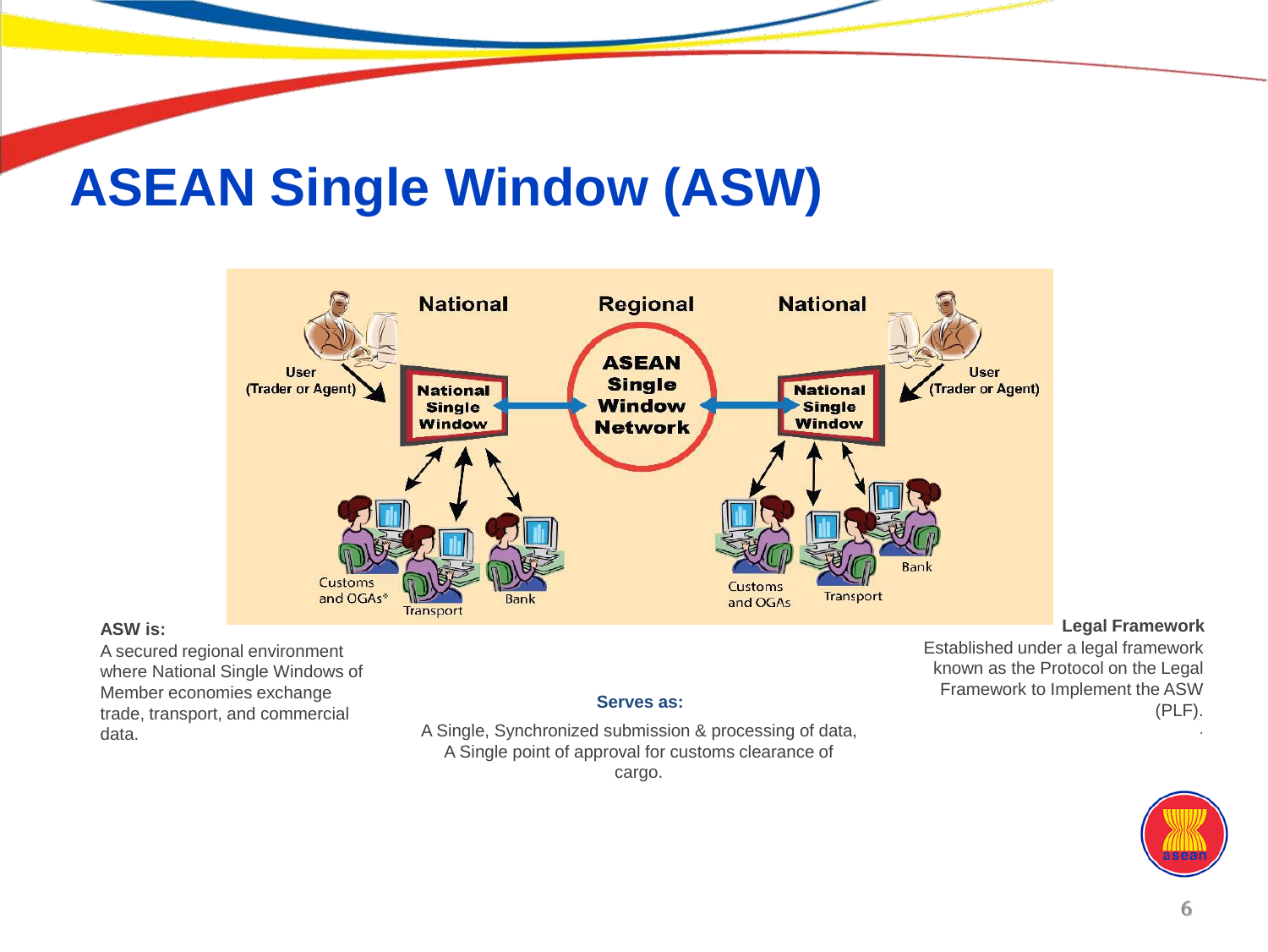### **Key Milestones**

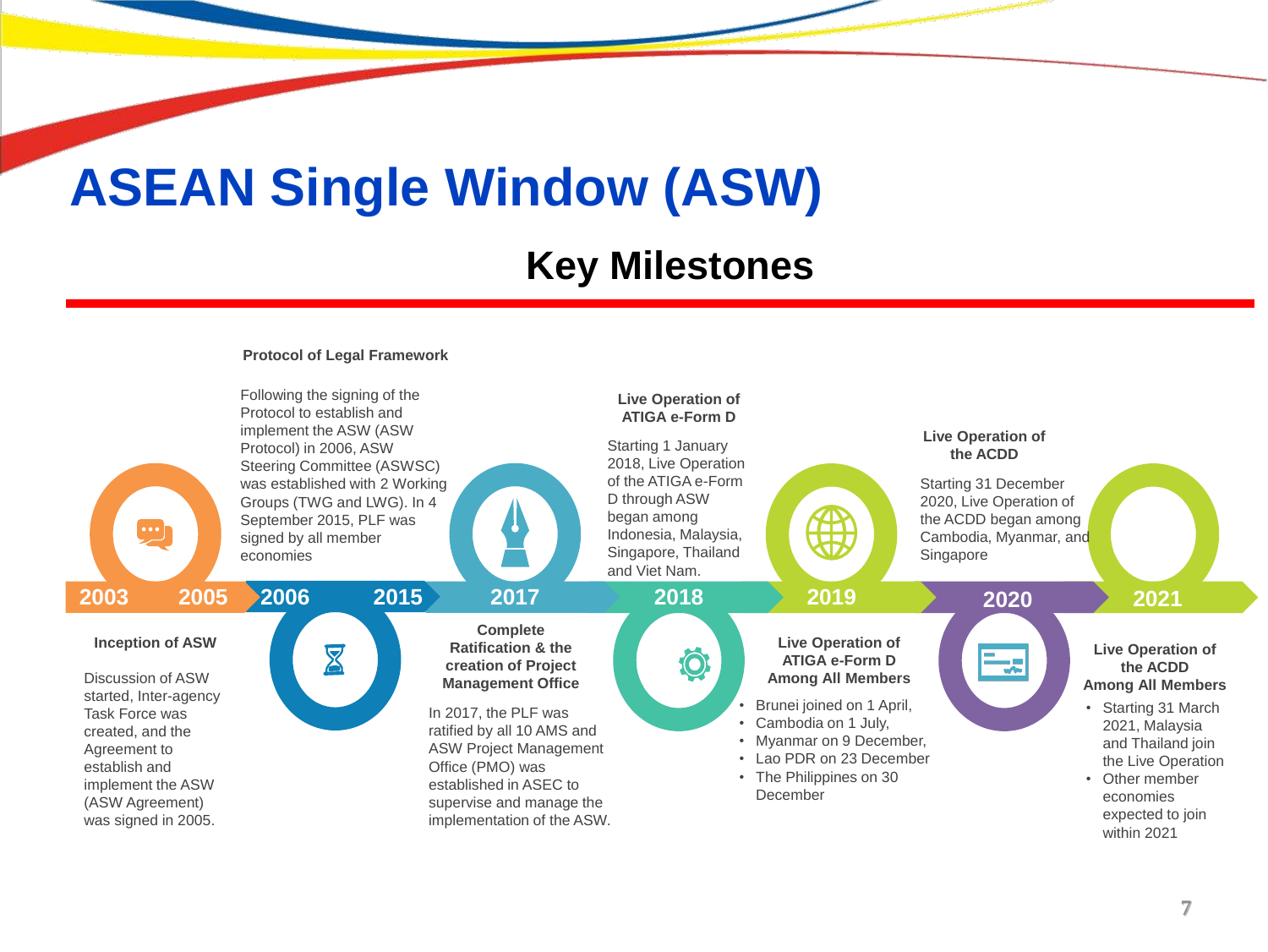





#### **Benefits to Businesses**

- Reduced time and cost of doing business
- Expedite the cargo clearance process
- Robust Legal Framework
- Reduce reliance on paper documents

#### **Benefit to Government**

- Reduced opportunities for fraud and abuse
- Improve Risk and Profile Management
- Saving in time and human resources
- Better trade statistics

#### **Benefits to economy**

- Improved transparency and governance
- Reduce corruption due to fewer opportunities for physical interaction
- Enhance trade efficiency and competitiveness.
- Facilitate the free flow of goods

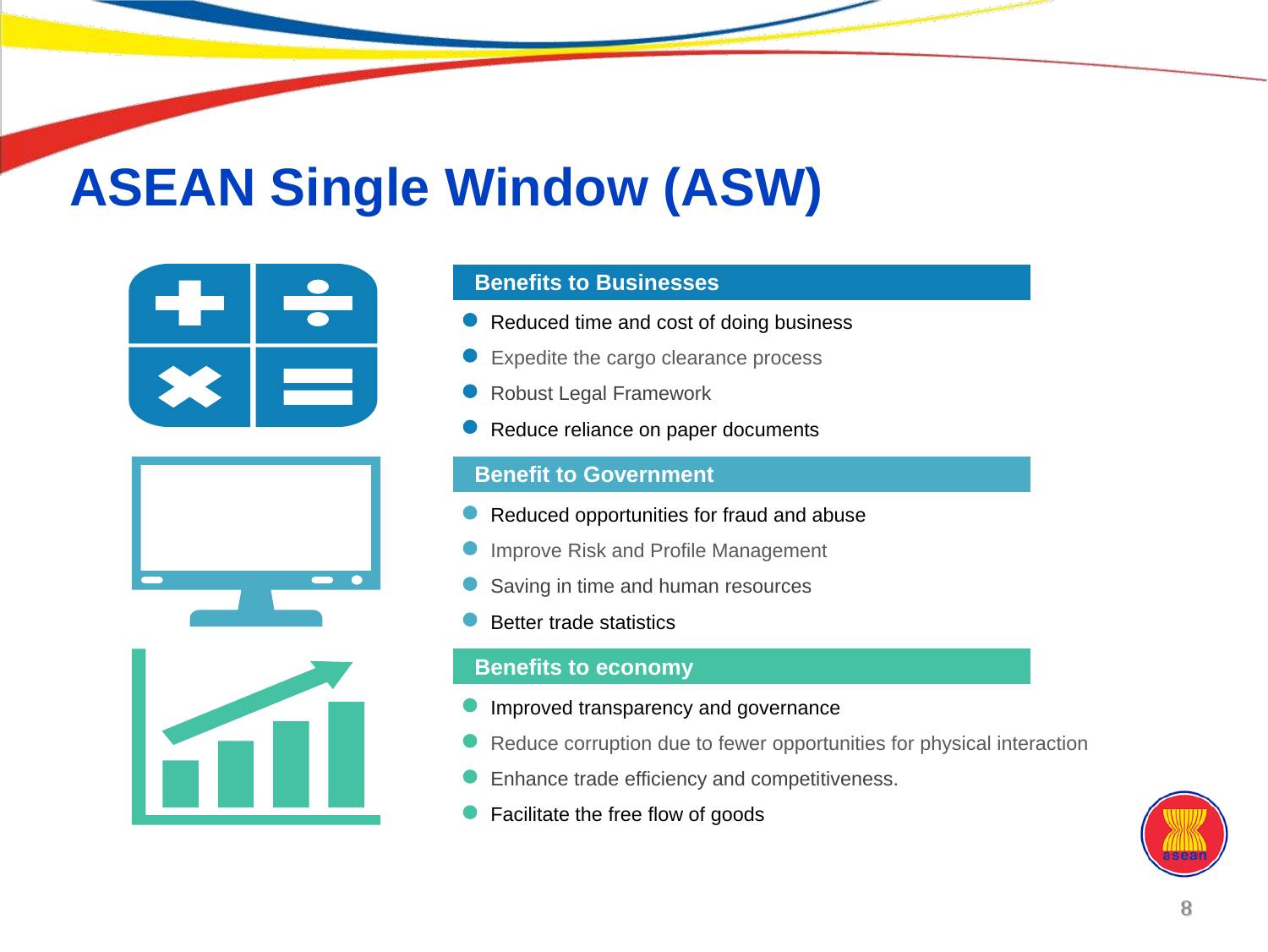- AMS are now working on the expansion of the ASW for the electronic exchange of other trade-related documents, including:
	- ATIGA e-Form D: 10 AMS have exchanged the ATIGA e-Form D since the 2018.
	- ASEAN Customs Declaration Document (ACDD): the exchange of this document has started since December 2020 among three AMS and now become five AMS, while remaining AMS will join the live operation by the end of 2021; and
	- Electronic Phytosanitary (e-Phyto) Certificate: AMS are working on aligning the data structure of electronic Phytosanitary (e-Phyto) Certificate with the International Plant Protection Convention (IPPC) e-Phyto Guideline before planning for the end-to-end test exchange among ready AMS, e.g. Indonesia and Thailand, by 2021.

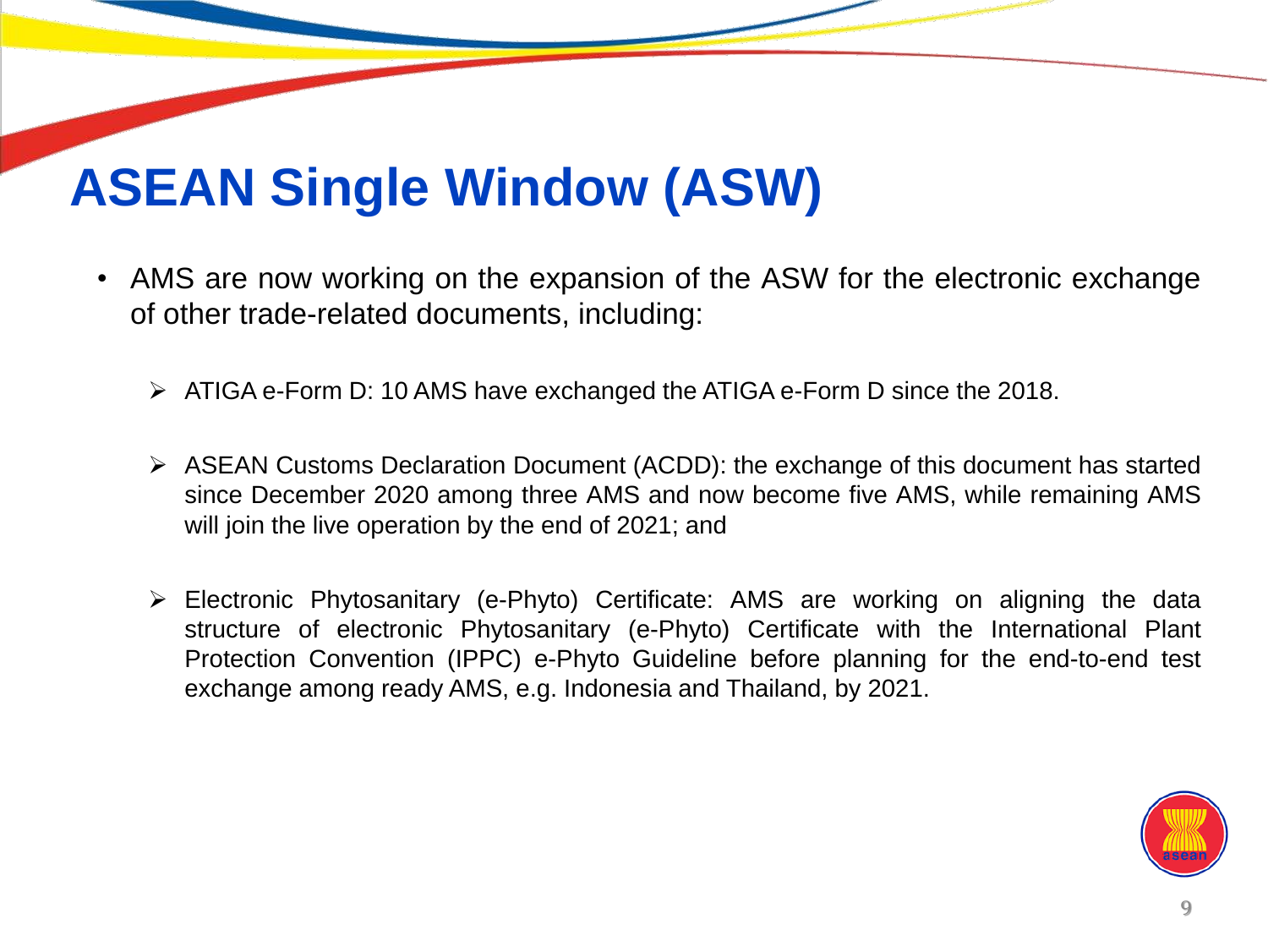## **ASEAN Single Window (ASW) Future of ASW**

#### What's Next for ASEAN SINGLE WINDOW



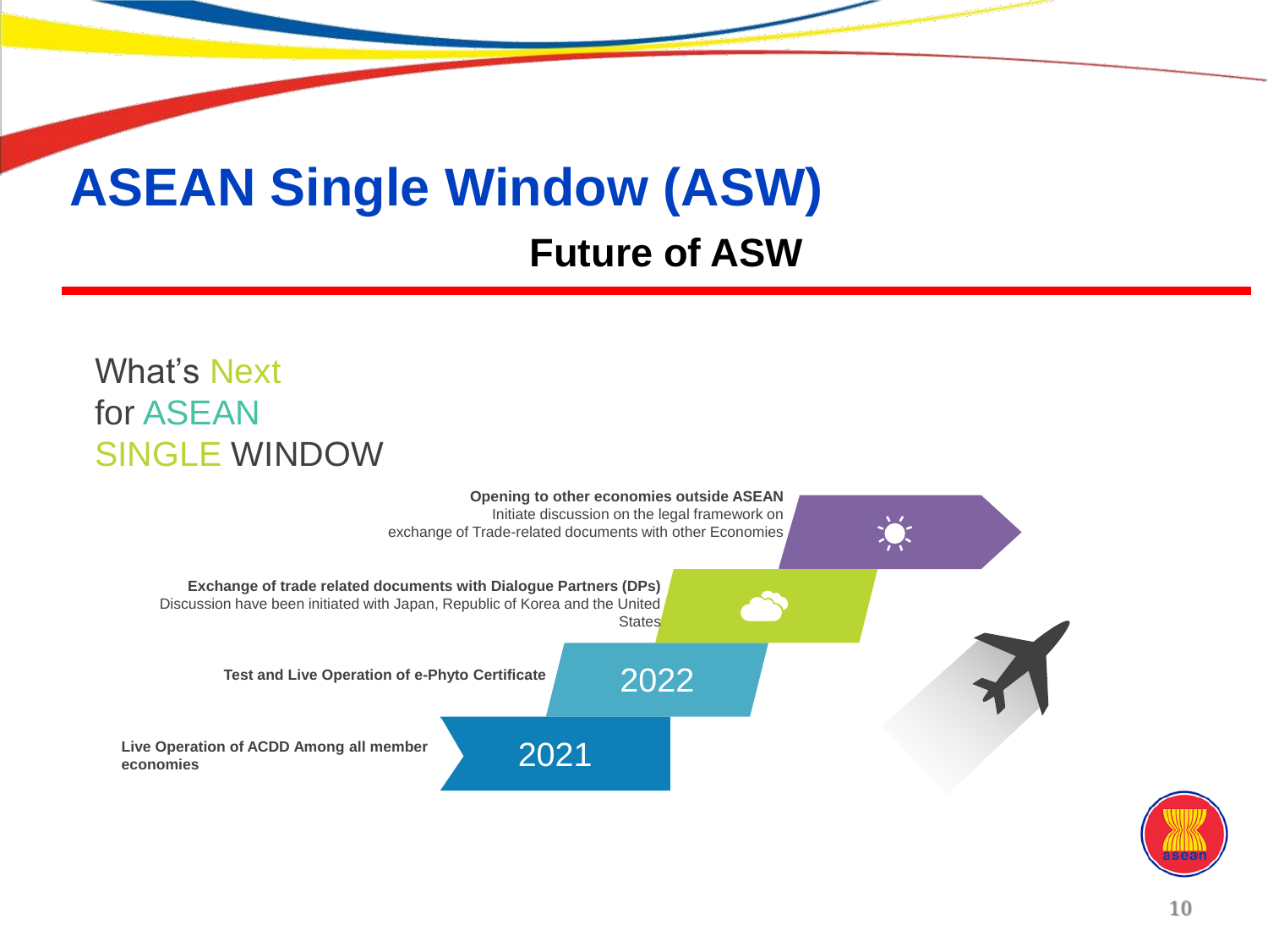- The ASEAN Customs Transit System, or 'ACTS' has been developed by ASEAN Member States, with the technical assistance of ARISE *(continued under ARISE+).*
- The legal basis of the ACTS are Protocol 7, 'Customs Transit System', of the ASEAN Framework Agreement on the Facilitation of Goods in Transit.
- This was agreed and signed by Governments in 1998.
- Objectives:
	- $\triangleright$  Increase the efficiency of moving goods across land transport routes
	- $\triangleright$  Reduce transaction costs and movement time for the trading community
	- $\triangleright$  Improve the prevention and detection of smuggling and fraud

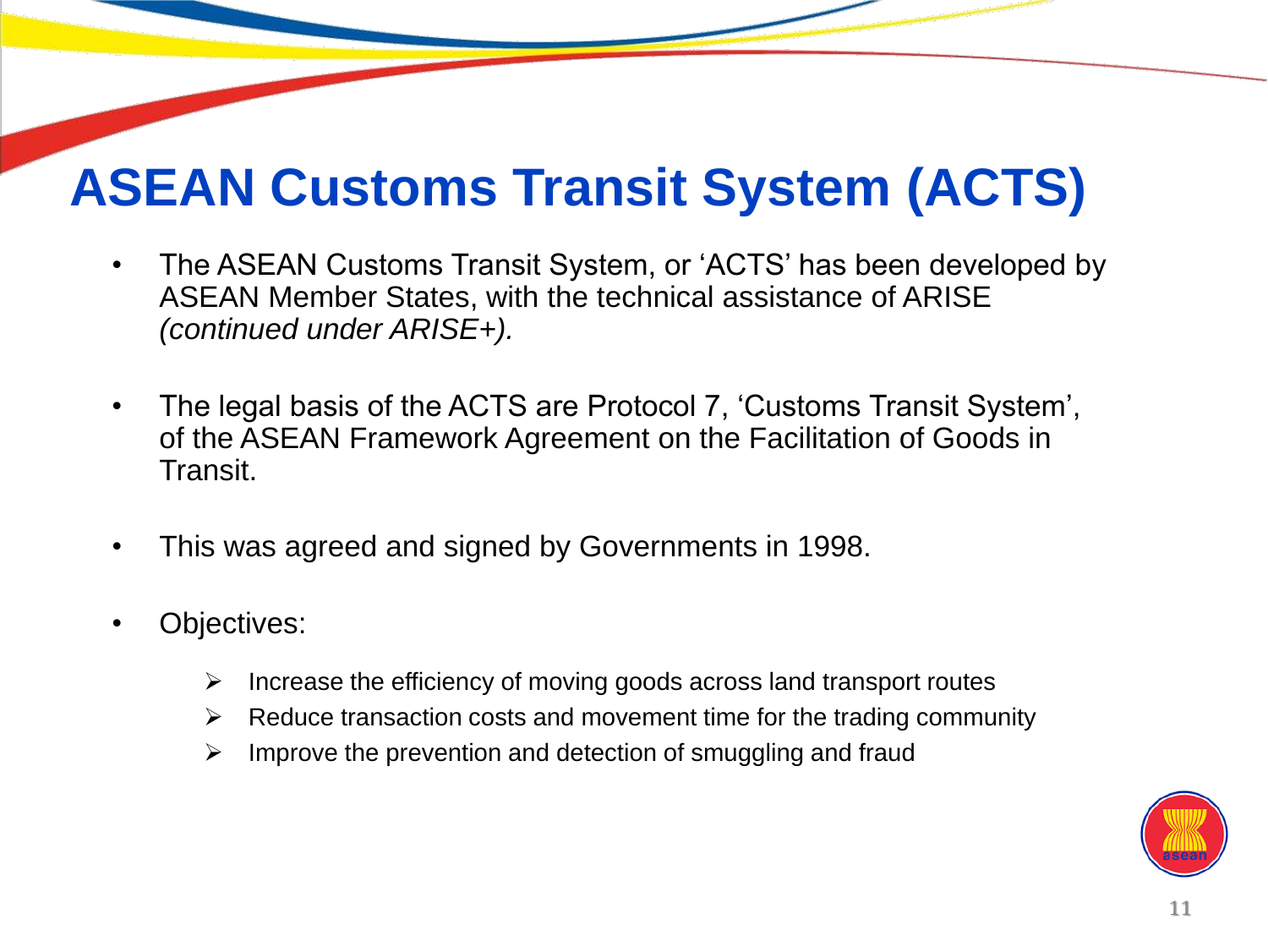- A single electronic Customs transit goods declaration from departure, through transit to destination
- A single guarantee valid for the whole regional transit journey to cover the duties and taxes at risk
- A single vehicle for the whole journey from departure, through transit to destination
- Faster outward and inward clearance, due to automated real time information availability at all Customs points in the journey
- Standard harmonized electronic data for message exchanges agreed by all ASEAN Member States;
- Customs controls carried out in one country are accepted by other countries;
- Mutual recognition of driving licenses, registration certificates and operator licenses; and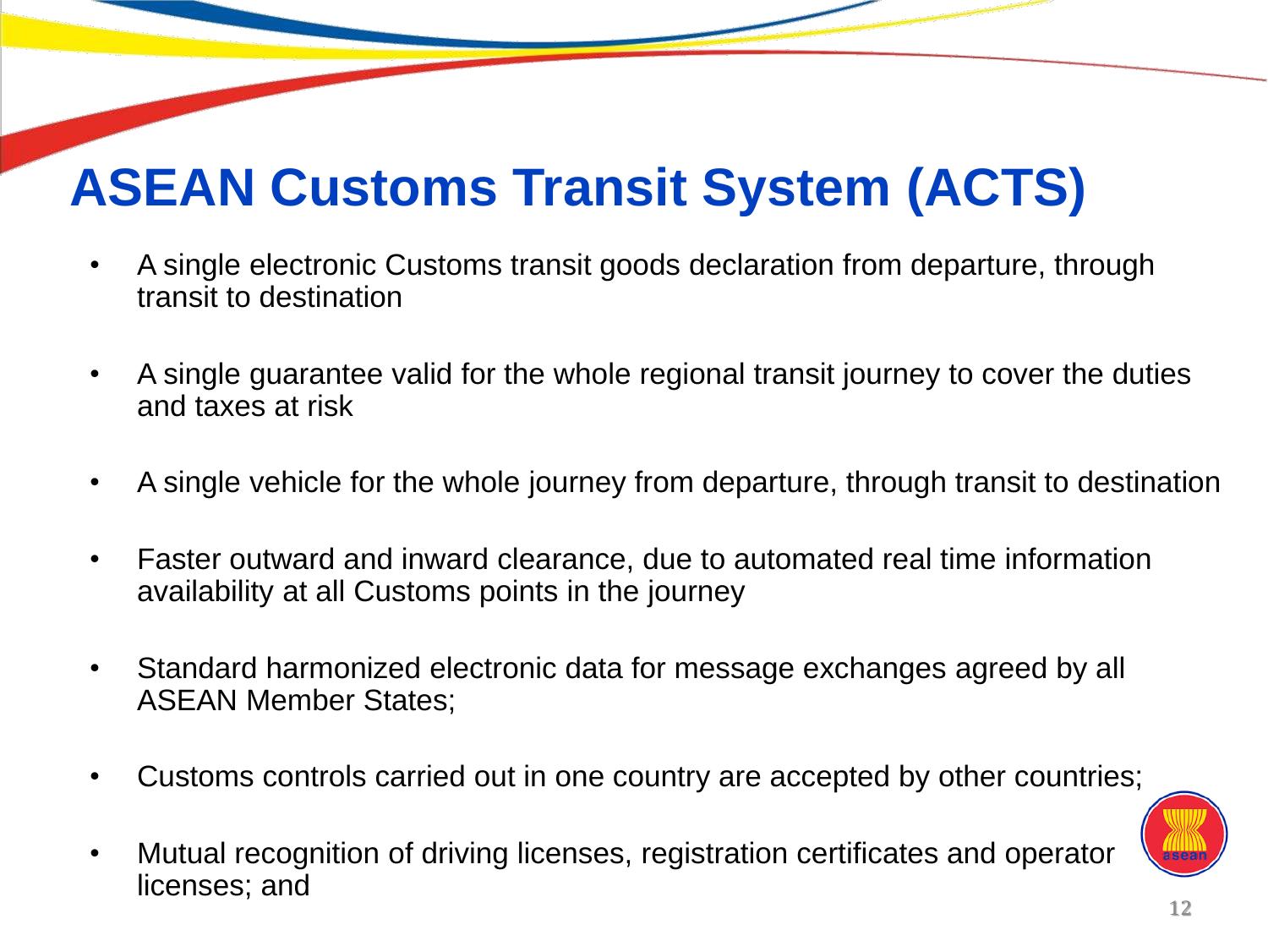



#### **Benefits to Traders**

- Single electronic goods declaration valid at all entry and exit points
- Real-Time ACTS movement information
- Simplified procedures to maximise efficiency for legitimate trade
- Reduces paperwork and minimizes truck idling time

#### **Benefit to Government/Customs Offices**

- Quickly identify irregularities
- Can easily target illegal activities and smuggle goods
- Enhance consumer safety
- Enhancing ASEAN Connectivity

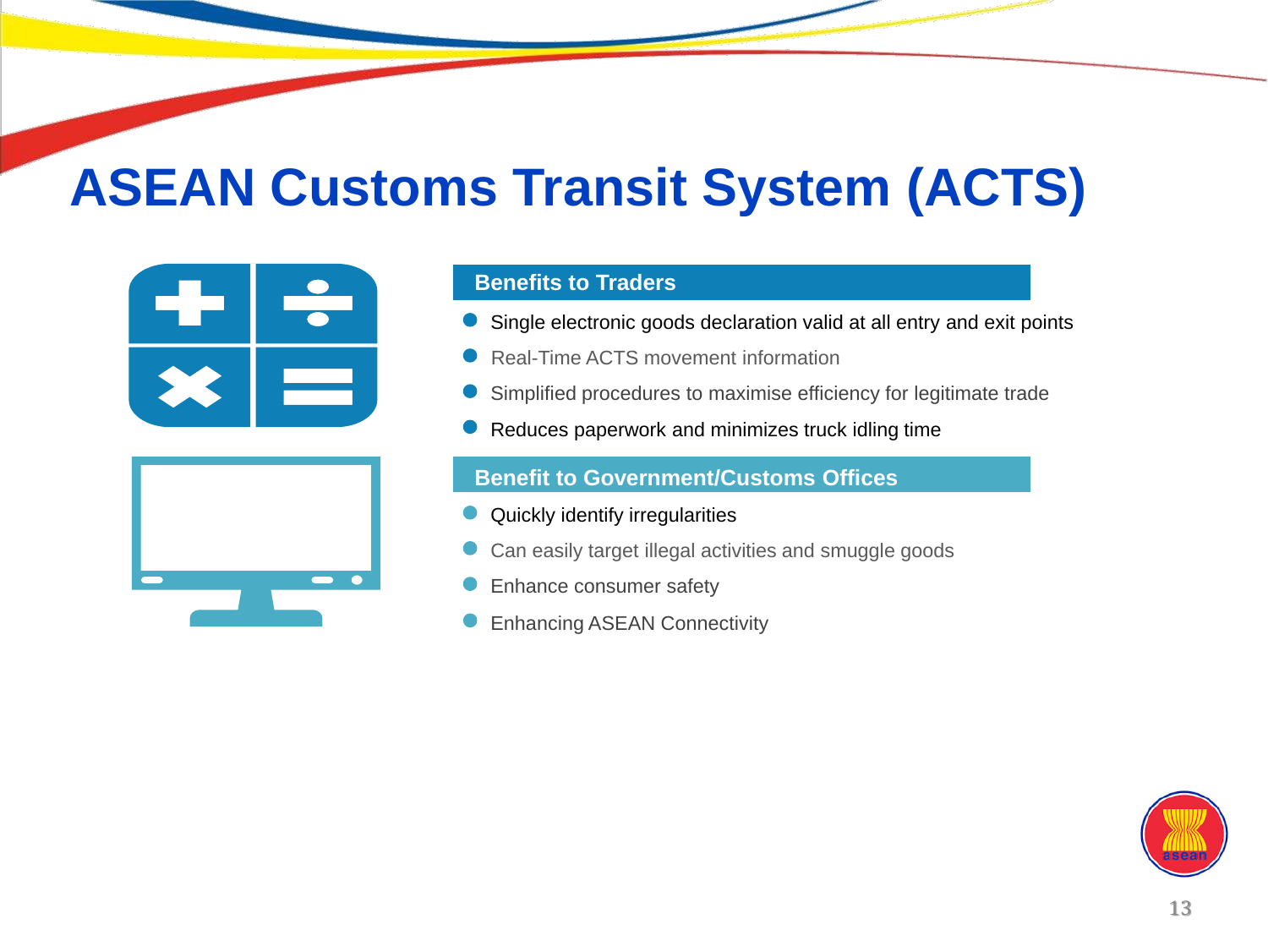- Live implementation was participated by 6 AMS (Cambodia, Lao PDR, Malaysia, Singapore, Thailand, and Vietnam) since 2 November 2020.
- Due to the COVID-19 situation, the change of truck at the border is allowed as a temporary measure.
- Initiatives such as the Survey on Multi-modal Transport (MMT) with Customs authorities and the Feasibility on Implementing ACTS along the Borneo corridor are underway to enhance the use of ACTS and onboard all the AMS.

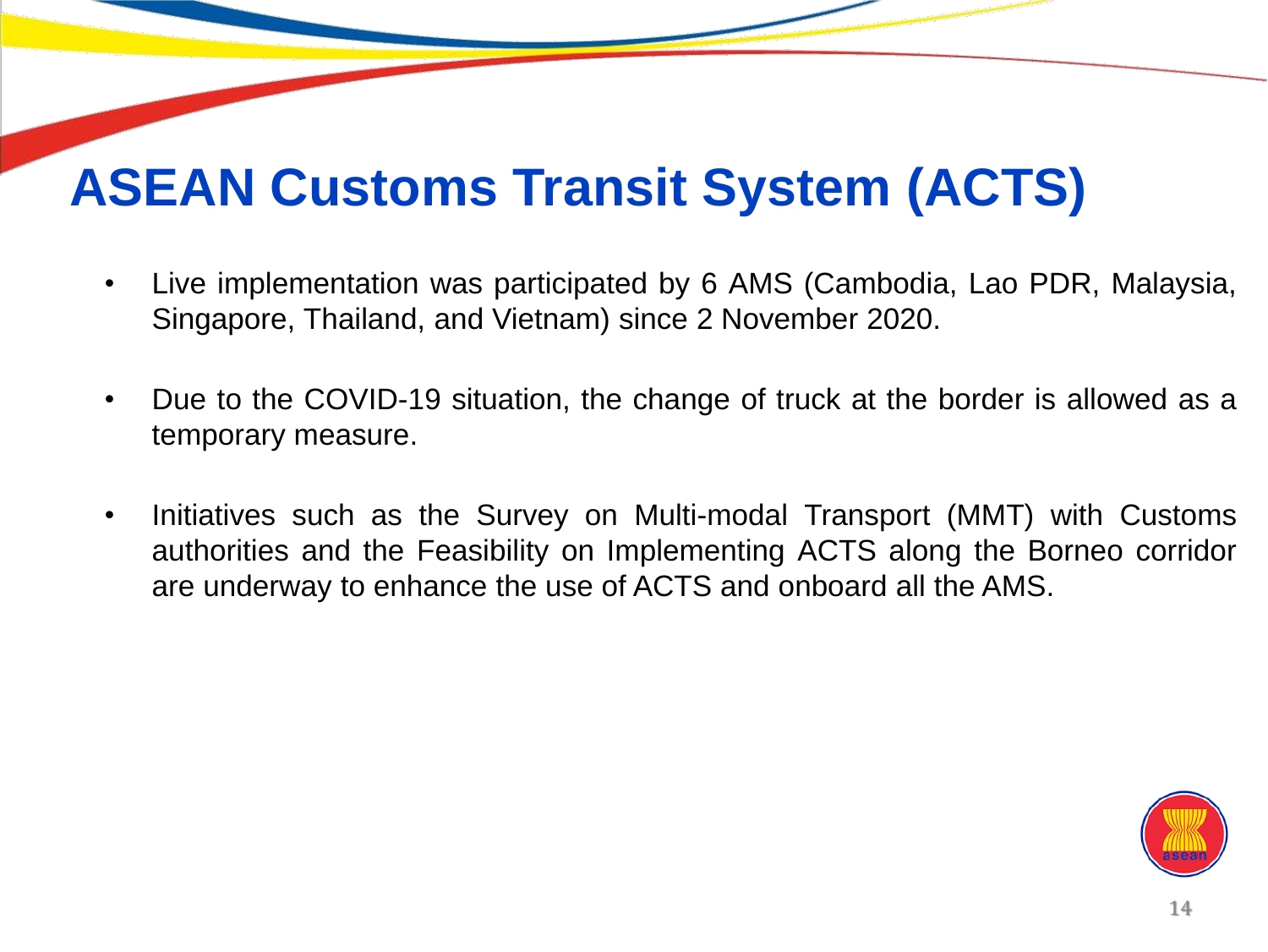# **ASEAN Solutions for Investments, Services and Trade (ASSIST)**

• A non-binding and consultative mechanism for the expedited and effective solution of operational problems encountered by ASEAN Enterprises on cross-border issues related to the implementation of ASEAN economic agreements and within the framework of the ASEAN Economic Community (AEC) launched in 2015.

### **Applicable under ASSIST**

- Various tariff and non-tariff-related measures affecting goods;
- $\checkmark$  Issues in the area of cross-border services; and
- $\checkmark$  Measures limiting investment in various sectors of ASEAN integration.

### **Not Applicable under ASSIST**

- Employee/employer disputes or discrimination claims;
- $\checkmark$  Matters that are being or have been litigated/arbitrated in national jurisdictions;
- $\checkmark$  Complaints against individuals or companies;
- $\checkmark$  Matters not related to intra-ASEAN trade, services or investment;
- $\checkmark$  Visa and residence rights; and
- Cross-border movement of capital or payments.